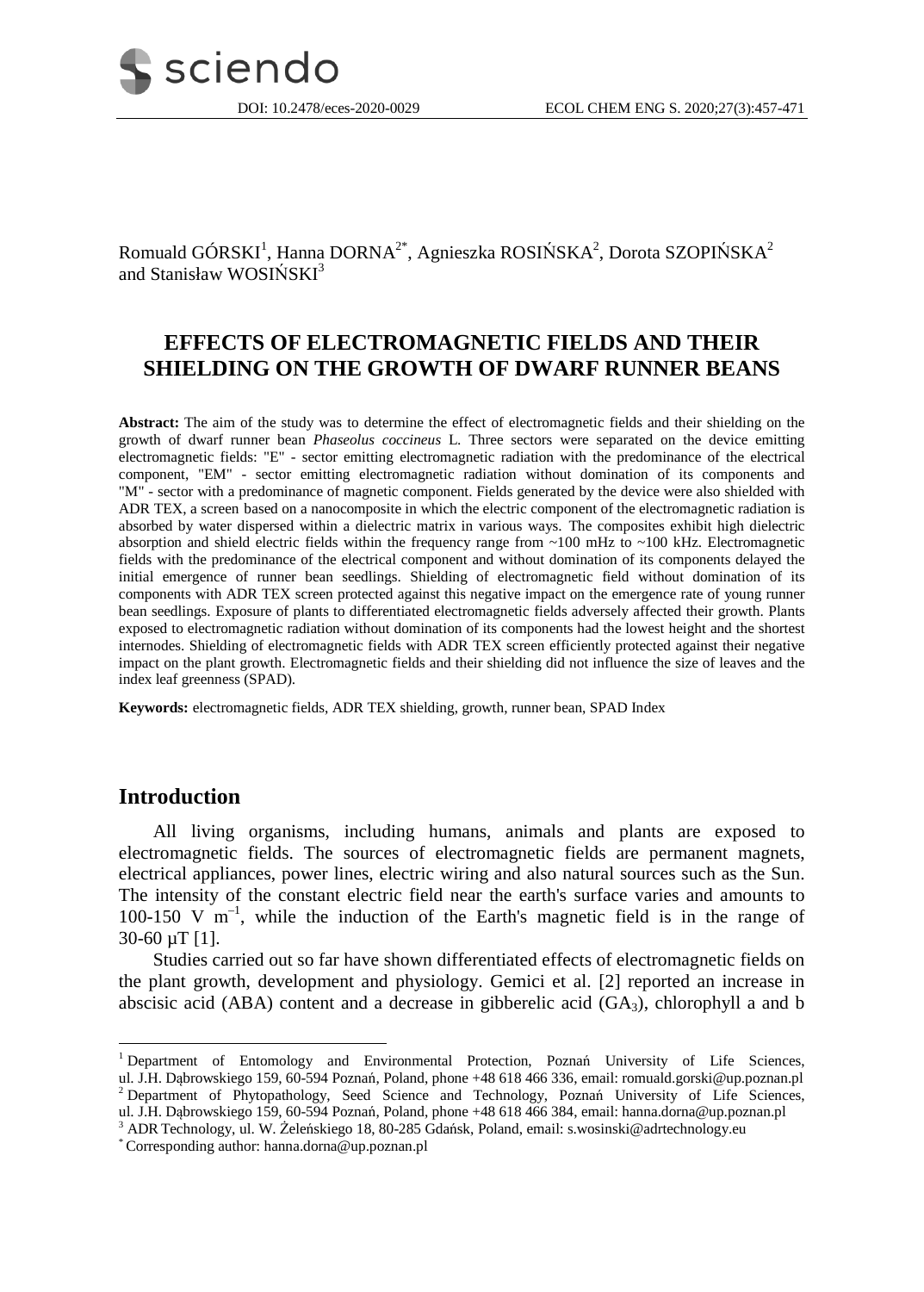contents in walnut and cherry leaves exposed to electromagnetic fields of high voltage transmission lines (0.1-10 mG and 50-60 Hz) compared to control trees. High voltage lines had negative effects on the growth and development of the plants. Leaves were thinner and leaf mesophyll was more densely packed than in the case of the control trees. Biketi et al. [3] found that the level of chlorophyll a was lower in plants, which were exposed to 50 Hz magnetic field with the induction of 0.5-3 mT. On the other hand, Racuciu et al. [4] observed a biostimulatory influence of low frequency electromagnetic field (50 Hz, 10 mT) on the biosynthesis of chlorophyll a in pumpkin seedlings after daily 1 hour exposure. The positive linear correlation between contents of chlorophyll a and carotenoids, the acceleration of the plant growth and root development and stimulation of protein synthesis were noticed. Exposure of soybean seeds to 50 Hz magnetic field with the induction of 30 mT for 1, 2.5 and 5 min did not affect seed germination, but increased chlorophyll content in seedling cotyledons [5]. Results obtained by Nurbaity et al. [6] reviled that magnetically treated sorghum seeds were characterized by higher percentage seed germination, vigour index, seedling growth, number of leaves, shoot diameter and chlorophyll content than untreated seeds. The best results were observed for seeds treated for 15 min with 1 and 6 mT magnetic fields. Significant acceleration of seed germination as an effect of electromagnetic field treatment was also observed by Sudsiri et al. [7], who found that oil palm kernels soaked in water and treated with electromagnetic field of 9.0 mT for 4 h germinated significantly faster than untreated watered seeds.

Rape, grown from seeds exposed to electromagnetic field of 10 mT for 4 h, produced a lower seed yield. However, 1000 seed weight was higher and seed size was bigger than in the case of untreated seeds [8].

Magnetic fields, strong and weak electric fields and electric currents can be classified as abiotic stress elicitors to affect a plant growth and development [9]. Moon and Chung [10] observed that alternating current (AC) electric field with intensity higher than  $12 \text{ kV/cm}^{-1}$  and exposure time more than 60 s inhibited the tomato seed germination. But exposure to electric fields ranging from 4 to 12  $kV/cm^{-1}$  for shorter time had a positive effect and accelerated seed germination. Molamofrad et al. [11] examined effects of AC high-voltage electric fields (2-4 kV·cm<sup>-1</sup>, exposure time 15-150 s) on onion seed germination percentage and dry weight of seedlings. The maximum increase in seed germination was found after exposure to electric field of 9 kV $\cdot$ cm<sup>-1</sup> for 45 s, whereas the highest dry weight of seedlings was noticed at field intensity of  $2 \text{ kV/cm}^{-1}$  and exposure time 45 s. Janositz and Knorr [12] reported that the exposure of tobacco protoplasts and cells with cell wall to pulse electric fields with strength of  $0.25$ -7.5 kV·cm<sup>-1</sup> and frequency 2 Hz resulted in a disruption of cell membranes. Both cell types showed higher degree of cell disintegration with application of higher field intensities. The extent of protoplast cell rupture was nearly twice as high compared to the cells with cell wall, demonstrating the protective effect of plant cell walls.

In previous studies conducted by two co-authors of this study, the harmful effects of the electromagnetic field of low frequency 50 Hz on humans was found. A significant effect of radiation on male fertility has been demonstrated by the deterioration of the studied sperm parameters [13] and accelerating the growth of neoplastic cells of prostate cancer [14]. Despite the fact that in the case discussed we deal with an electromagnetic field of low frequency (50 Hz), it turns out that this radiation is not indifferent to humans. The influence of the external electromagnetic field on humans depends mainly on the field frequency and its intensity. The values of EMF to which people are exposed in their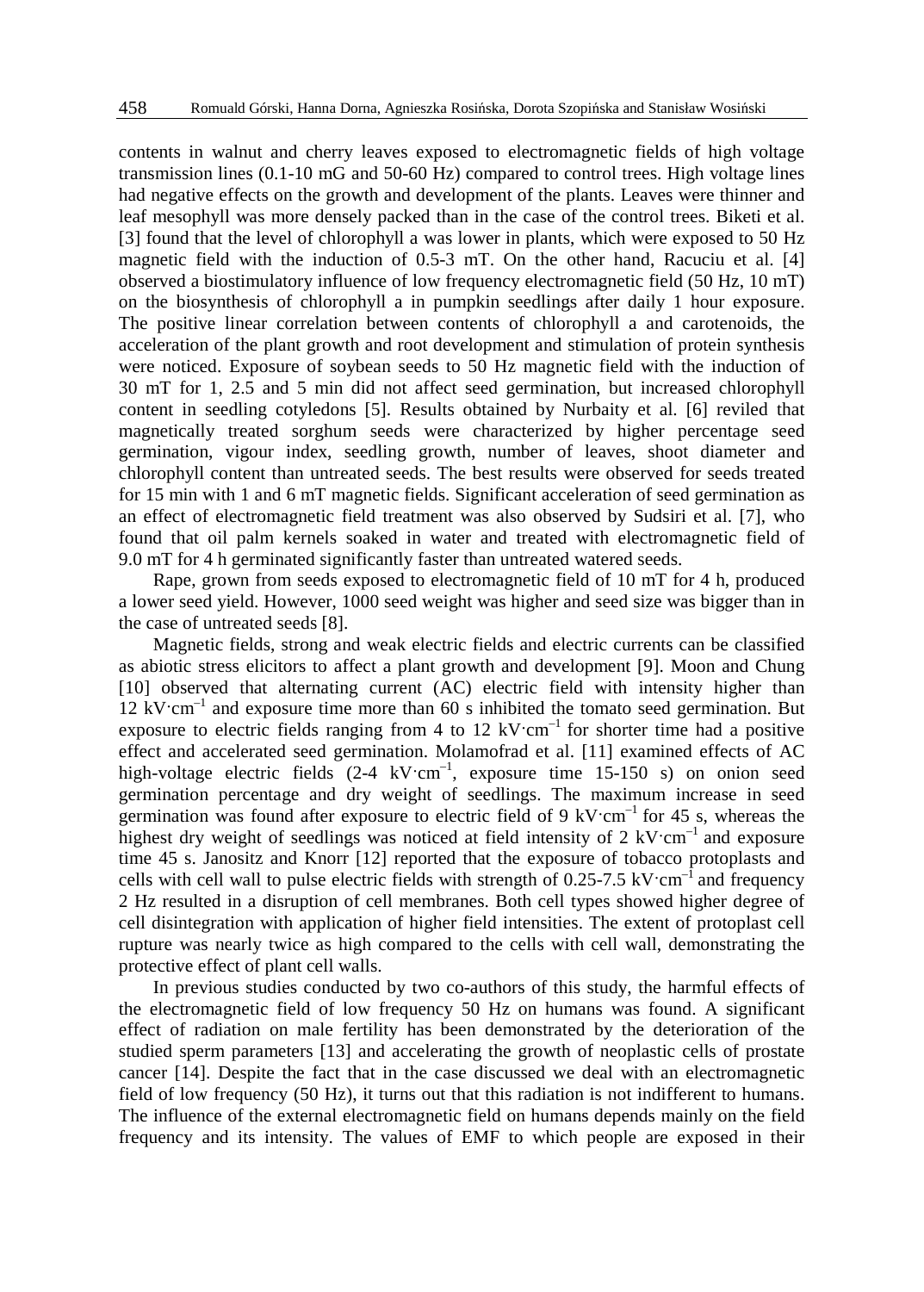everyday environment require the body to activate appropriate compensation mechanisms in order to minimize such environmental stress. However, long-term exposure to even minimal EMF has negative health consequences, resulting from biological reactions that cause a noticeable weakening of the body over time [15].

In 2002, the International Agency for Research on Cancer (IARC) published a monograph on the evaluation of carcinogenic risks of static and extremely low-frequency (ELF) electric and magnetic fields to humans [16]. In many countries, the standards regarding permissible electromagnetic field are being radically tightened, especially for devices operating in the vicinity of places where people may live or work. According to the IEEE C95.1-2019 standard, at 50 Hz whole-body exposure, in an "uncontrolled" environment (low level), the ERL (Exposure Reference Limits) for electric field strength is 5000  $V \cdot m^{-1}$ , while the maximum value is the ERL of the magnetic induction is 0.904 mT [17].

The above results, indicating the negative impact of low-frequency electromagnetic field on the human body, prompted the authors to undertake similar studies on plants. Dwarf beans, which grow relatively fast, were selected as the model plant. The experiment used the frequency of 50 Hz to simulate the conditions that occur in the environment of humans and growing plants. An electromagnetic field of this frequency is emitted by electrical installations in our homes and power transmission lines.

The aim of the study was to determine the effect of electromagnetic fields and their shielding on the growth of *Phaseolus coccineus* L.

#### **Material and methods**

Seeds of dwarf runner beans *Phaseolus coccineus* L. were sown in plastic pots of 10 cm diameter and  $0.5 \text{ dm}^3$  capacity, filled with a substrate, produced by the Hartmann company, based on highmoor peat and humic peat. The ready-to-use substrate included PGMix NPK 14:16:18 compound fertilizer, supplemented with microelements, at the amount of 1.0 kg·m<sup>-3</sup>. A substrate pH level ranged from 5.5 to 6.5. In each pot three seeds were planted at a depth of 1 cm. Afterwards the pots were placed in a growth chamber fitted with daylight fluorescent tubes (Philips TLD 36 W) and air flow, with an illumination of 16 h a day. The average temperature was 23  $^{\circ}$ C and the relative humidity 60 %.

Plants in the growth chamber were exposed to electromagnetic fields emitted by a specially designed device (EM emitter), as shown in Figure 1, for 20 days. The device emitting electromagnetic fields is composed of 3 spiral coils, constructed using a glass-epoxy laminate coated with copper (20 μm), which is used for printed circuits. The coils are placed directly behind the upper wall of the housing which is made of plastic and connected by electrical wires. The wiring diagram is shown in Figure 1. The electrical wires are separated from the coils at a distance of about 5 cm. The distance between the coils is 15 cm. The electricity receiver is a 57 W halogen bulb, which was placed in the lamp outside the casing of the device, within a few meters distance to minimize the influence of thermal radiation of the bulb on the tested object. A black shade on the lamp protected against light exiting to the outside and its possible influence on the experiment's objects.

Three sectors were separated on the device. Thus different types of electromagnetic fields were produced. They were marked as "E" - a sector emitting electromagnetic radiation with the predominance of the electrical component, "EM" - a sector emitting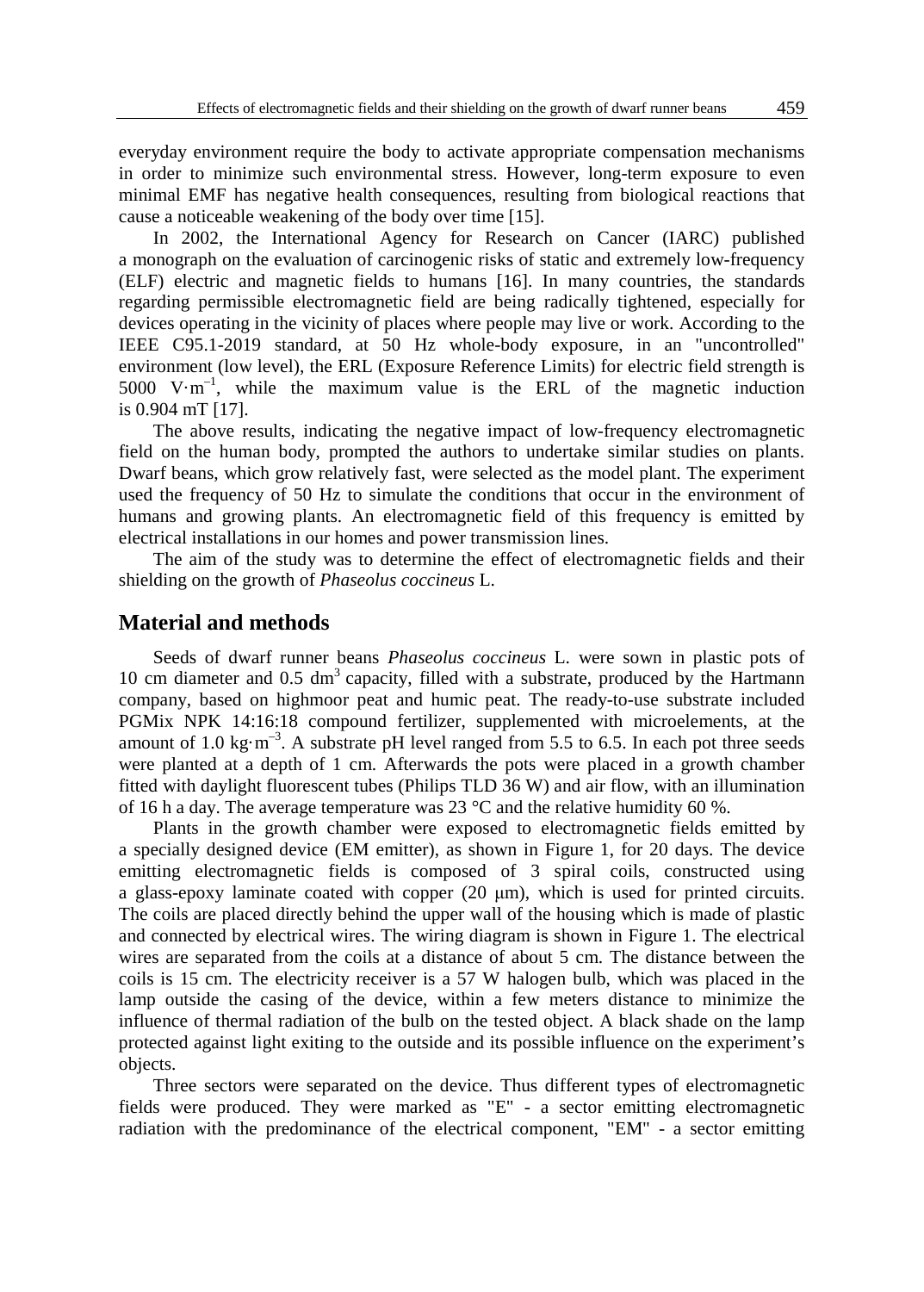electromagnetic radiation without domination of its components and "M" - a sector with a predominance of magnetic component. The method for creating the predominance of electric  $(E)$  and magnetic field  $(M)$  is shown in the diagram (Fig. 1). When the bulb is lit, between the bulb and zero (neutral) there is a predominance of magnetic field (M), between the lit bulb and the phase (live) there is electric and magnetic, where the antenna is connected only to the phase (live) then there is a predominance of electric field (E). "EM" a sector emitting electromagnetic radiation, where the electric component "E" and the magnetic component "M" are at their maximum values. Such a phenomenon occurs when one of the three sectors of the radiating antenna is placed between the receiver (in this case a 57 W bulb), which is installed from the zero potential side, and on the other side, the sector is connected from the phase (live) side (230 V in this case).



Fig. 1. Schematic diagram of the equipment used in the application of EMF

Table 1

Values of the intensity of electromagnetic fields measured 13 mm above the field generating device

| <b>Components</b> | Sector E                             | <b>Sector EM</b>                     | Sector M                            |
|-------------------|--------------------------------------|--------------------------------------|-------------------------------------|
| SЕ                | $2290 \text{ V} \cdot \text{m}^{-1}$ | $2330 \text{ V} \cdot \text{m}^{-1}$ | $136 \text{ V} \cdot \text{m}^{-1}$ |
| SM                | 0.073 uT                             | $4.880 \mu T$                        | .710 uT                             |

SE - electrical component, SM - magnetic component, Sector E - a sector emitting electromagnetic field with the predominance of the electrical component, Sector EM - a sector emitting electromagnetic field without domination of its components, Sector M - a sector emitting electromagnetic field with a predominance of the magnetic component

Pots with seeds were placed individually directly on the top of the device in the mentioned sectors, emitting differential electromagnetic fields. Each treatment included four replications i.e. four pots. Specific values of field components generated by the device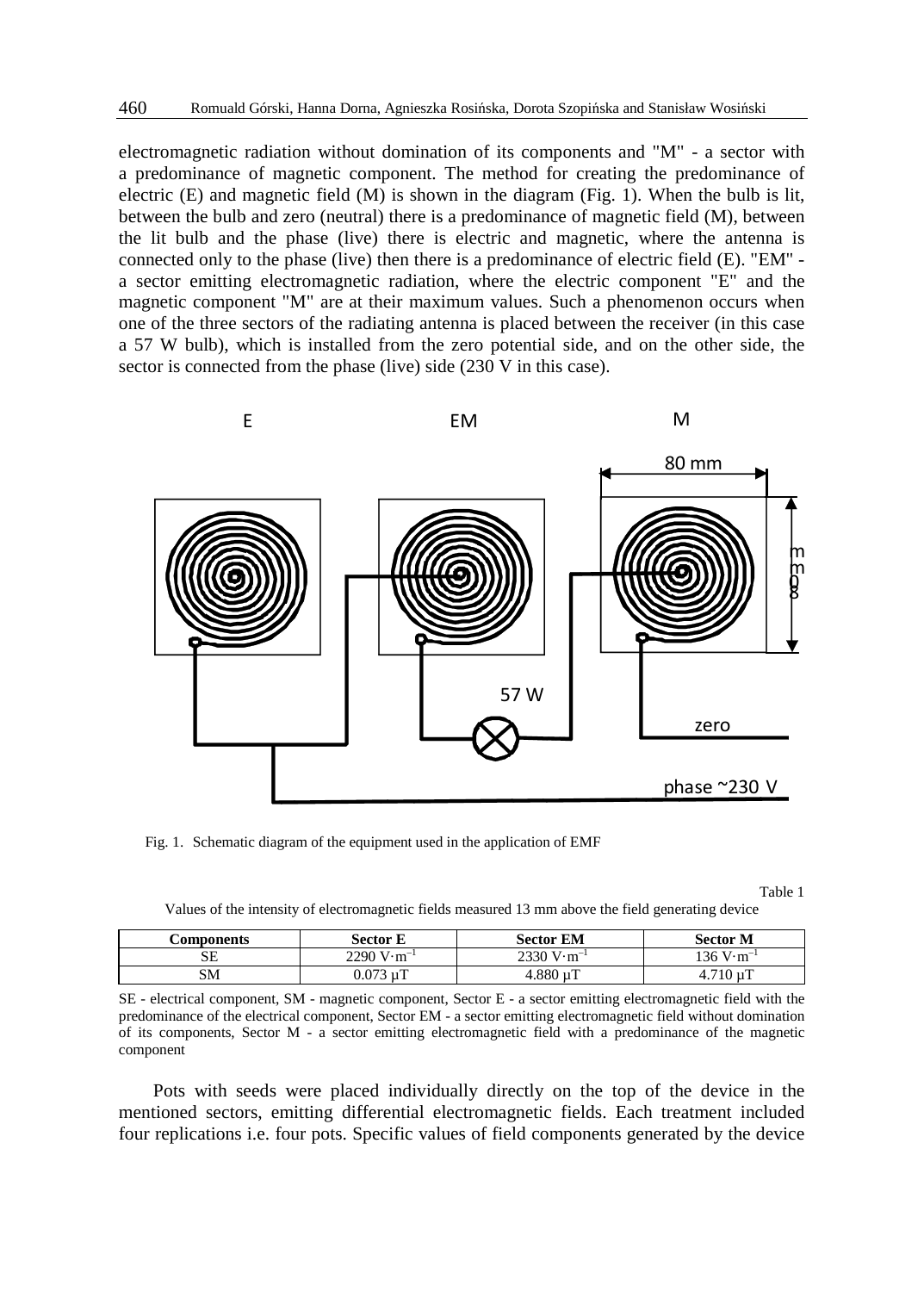are shown in Table 1. The different values of the electric field intensity and magnetic induction that are emitted by individual sectors given in the table were obtained thanks to the appropriate connection of the antenna with the receiver, in the form of a 57 W light bulb. Measurements of electromagnetic fields were made 13 mm above the field generating device using a Maschek E-100.

For comparison, the growth of runner bean plants in sectors E, EM and M of the field generating device, after its precise covering with the shielding material ADR TEX was evaluated. ADR TEX has been developed and patented by Wosinski [18, 19]. He has designed an advanced technology based on a nanocomposite in which the electric component of the electromagnetic radiation is absorbed by water dispersed within a dielectric matrix in various ways. As the frequencies of the dielectric absorption bands of water are determined by its state of aggregation (Fig. 2), an ice-like behaviour of water has been engineered by nanopore confinement. This advanced dielectric composite consists of a polymer matrix in which water is randomly dispersed in various ways. The composite exhibits high dielectric absorption in the low-frequency range and does not need grounding. The shielding ability of the composite can be tailored to various applications by selecting an appropriate microstructure for the dielectric matrix (varying the pore sizes by processing conditions or choosing characteristic properties) and by loading it with aqueous solutions of various hydrated salts and modifiers. The composites exhibits a high dielectric absorption and shield electric fields within the frequency range from  $\sim$ 100 mHz to  $\sim$ 100 kHz. The electric field strength can be decreased by about two orders of magnitude, and the harmful effects of the electric component of electromagnetic fields on living organisms can be lowered considerably.

Figure 2 shows the frequency dependence of dielectric absorption of the matrix impregnated with the aqueous solution containing  $MgCl<sub>2</sub>$  and other modifiers.



Fig. 2. Room temperature frequency dependence of tan*δ* for a sample of ADR TEX LF fabric shield made with  $ADR^*$  Technology (relative humidity ~46 %)

An example of the shielding efficiency of such a flexible EMF screen, composed of an active part consisting of a composite with a dielectric matrix made from a selected fabric inserted between two protective layers, is shown in Figure 2. Comparing the field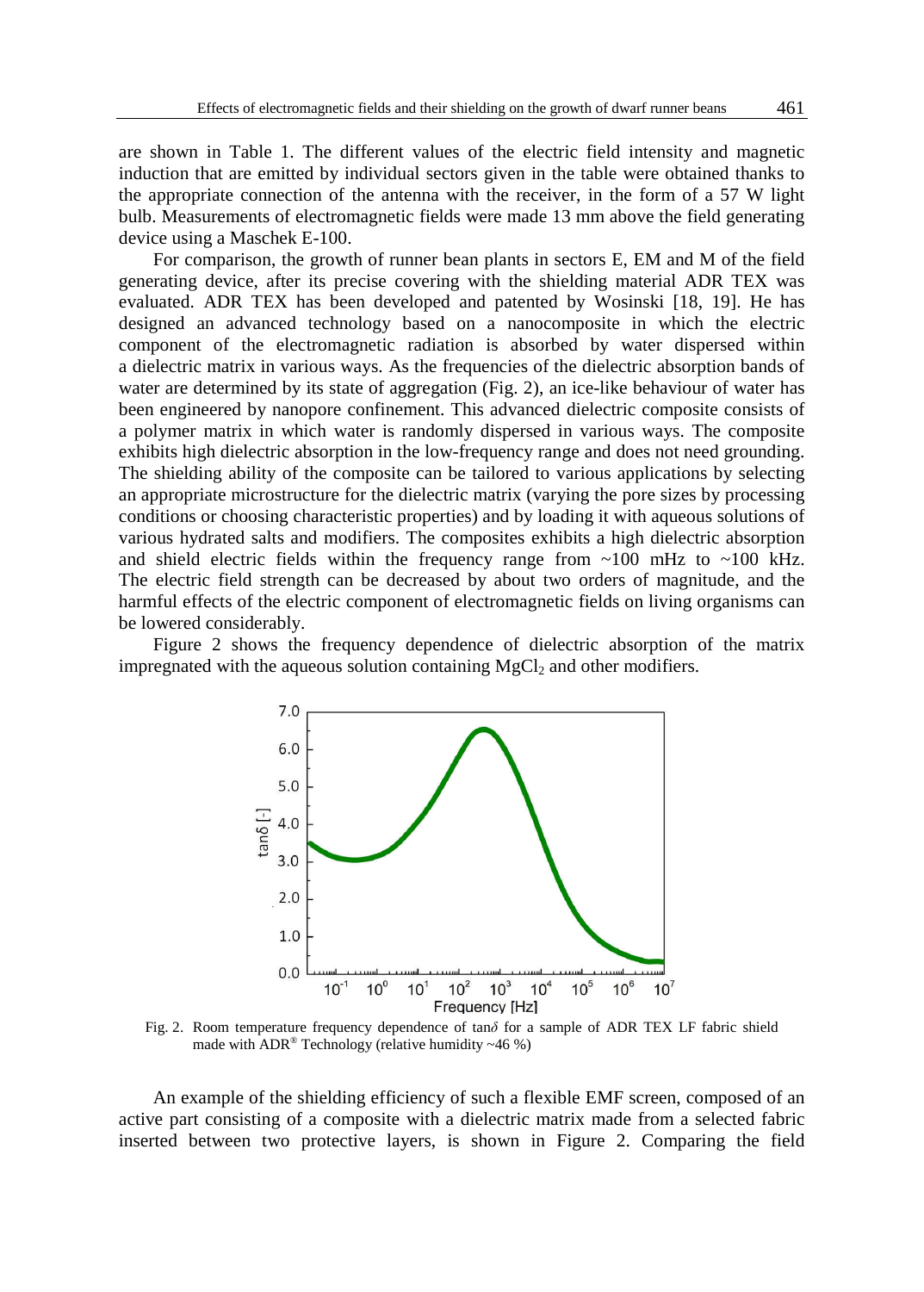distributions shown in Figure 3a and b one can observe that the electric field shielding is highly efficient.



Fig. 3. a) Spatial distribution of electric field over an electrical source without shielding; b) electric field distribution over the same electrical source after shielding with a flexible dielectric screening

Specific values of field components generated by the device after shielding with ADR TEX screen, in particular sectors are shown in Table 2.

Table 2

Values of the intensity of electromagnetic fields after shielding with ADR TEX

| Components | <b>Sector E</b>                     | <b>Sector EM</b>                    | <b>Sector M</b>                          |
|------------|-------------------------------------|-------------------------------------|------------------------------------------|
| SЕ         | $215 \text{ V} \cdot \text{m}^{-1}$ | $207 \text{ V} \cdot \text{m}^{-1}$ | $185~\mathrm{V}\!\cdot\!\mathrm{m}^{-1}$ |
| SΜ         | $0.141 \text{ uT}$                  | $5.110 \,\mu T$                     | $5.140 \text{ uT}$                       |

For explanations see Table 1

For 9 days after seed sowing  $(29<sup>th</sup>$  of September to  $7<sup>th</sup>$  of October) the numbers of seedlings in a given stage of vegetative development were determined. Five stages of the seedling development were identified, based on the modified BBCH scale, a universal scale using a decimal code for the description of the growth stages of crops [20]:

- 9 emergence: shoot breaks through soil surface;
- 9.5 shoot forms a hook, first leaves visible;
- 10 the hook straightens out, leaves folded;
- 11 single leaves unfolded, elongation of a first internode;
- 12 first compound leaves unfolded, elongation of a second internode.

When the plants reached the developmental stage of the first compound leaves, only the strongest plant was left in each pot for further observations, other plants were removed. The length of first and second internodes, the length and width of single leaves and leaflets of compound leaves were measured four times at 3-4 day intervals  $(7<sup>th</sup>, 11<sup>th</sup>, 14<sup>th</sup>,$  and  $18<sup>th</sup>$ of October). Measurements were made with a ruler, within an accuracy of 1 mm. Additionally, the index of leaf greenness (SPAD) was determined twice at 4-day intervals  $(14<sup>th</sup>$  and  $18<sup>th</sup>$  of October) by means of a Yara N-Tester apparatus. This measurement is used to evaluate the intensity of the green colour of the leaves and is calculated as a quotient of light absorption connected with the presence of chlorophyll at the wavelength of 650 nm and the absorption by the leaf tissue at a wavelength of 940 nm [21].

The results obtained were evaluated by a one-way analysis of variance followed by Duncan's multiple range test, at a level  $\alpha = 0.05$ .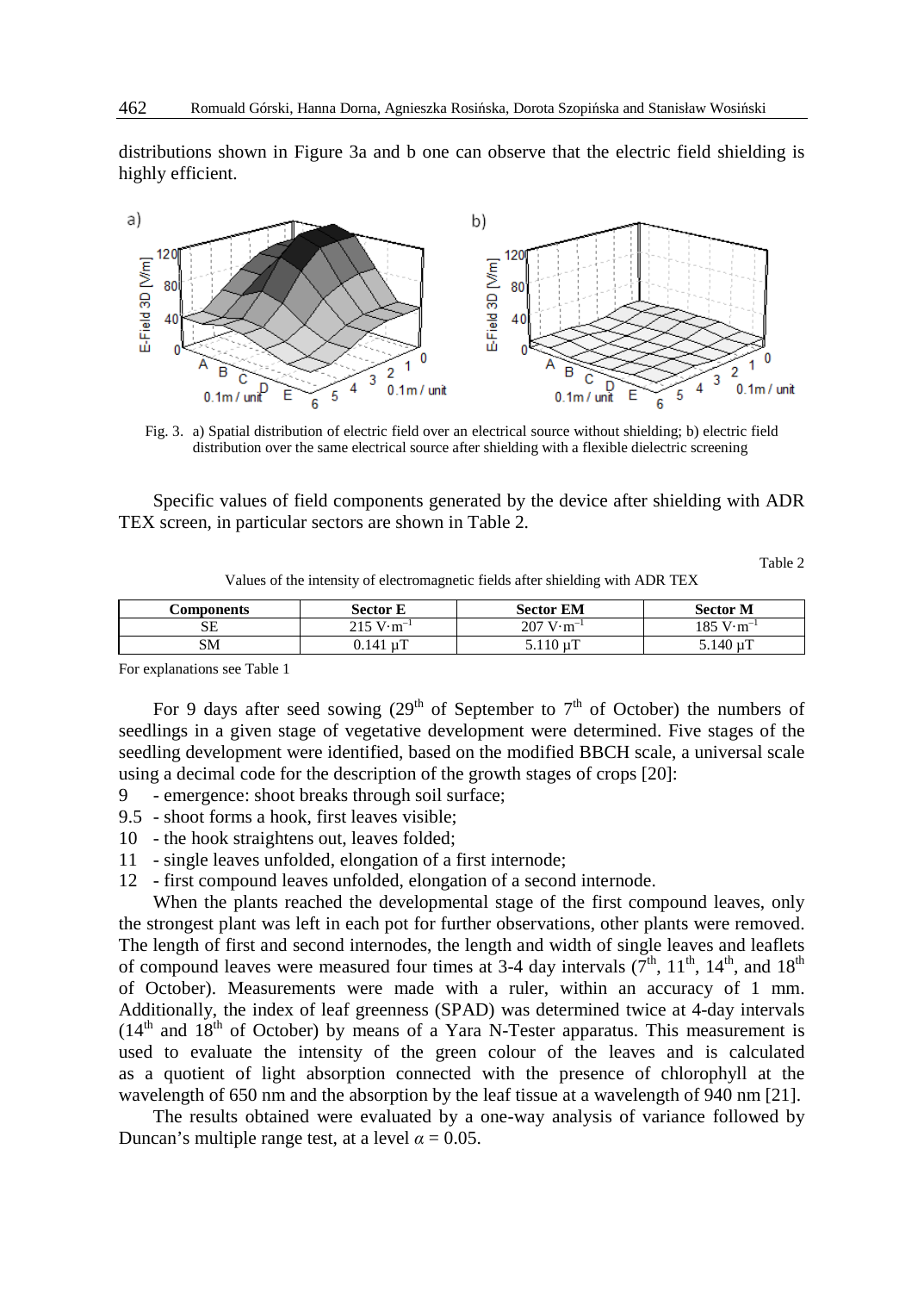### **Results**

Electromagnetic fields with the predominance of the electrical component and without domination of its components delayed initial emergence of runner bean seedlings. Shielding of electromagnetic field without domination of its components with ADR TEX screen protected against its negative impact on the emergence rate of young runner bean seedlings (Fig. 4).



Fig. 4. Effects of electromagnetic fields and their shielding on the rate of seedling development in runner beans; C - untreated seeds (control), E - electromagnetic radiation with the predominance of the electrical component, E+ADR TEX - electromagnetic field with the predominance of the electrical component shielded by an ADR TEX screen, EM - electromagnetic field without domination of its components, EM+ADR TEX - electromagnetic field without domination of its components shielded by an ADR TEX screen, M - electromagnetic field with a predominance of magnetic the component

In the third day from seed sowing the percentages of seedlings at stage 9 (shoot emerged through soil surface) were lower by 33.3 % after exposure to electromagnetic field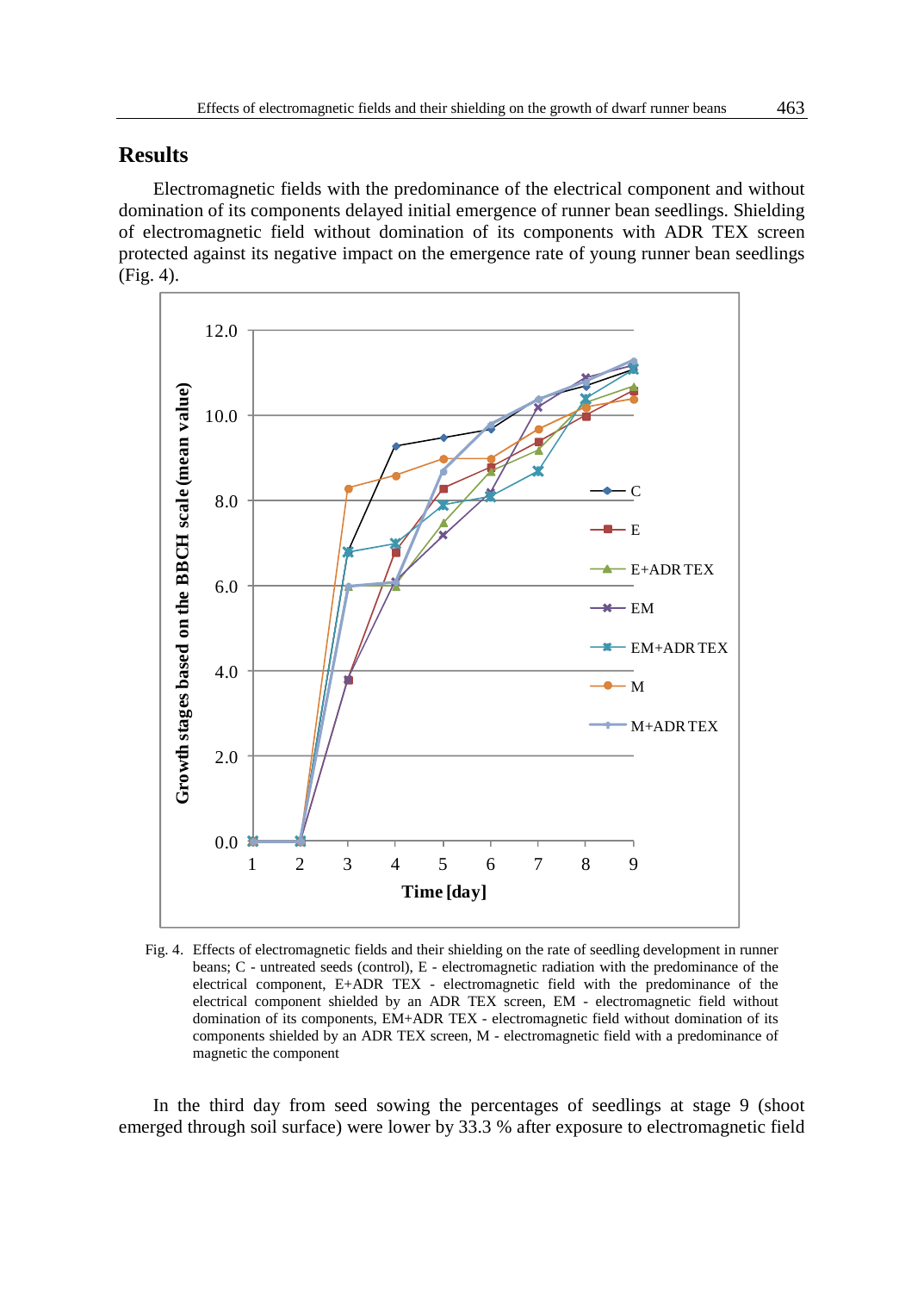with the predominance of the electrical component and electromagnetic field without domination of its components (E and EM) compared to the control (75 %). Electromagnetic field with the predominance of magnetic component (M) did not influence negatively the speed of seedling emergence. Shielding of electromagnetic fields by means of ADR TEX screen  $(E + ADR TEX)$  and  $EM + ADR TEX$  effectively protected emerging seedlings and the numbers of seedlings in the development stage 9 were similar to the control.

| Date       | <b>Treatment</b> | Length of internode [cm] |                  | Internode $I + II$       |                        |
|------------|------------------|--------------------------|------------------|--------------------------|------------------------|
|            |                  | I                        | $\Pi$            | Length                   | Difference compared to |
|            |                  |                          |                  | [cm]                     | control [%]            |
| 07.10.2016 | Control          | 9.0 <sub>b</sub>         | $\overline{a}$   | $\overline{\phantom{a}}$ | --                     |
|            | E.               | 4.3a                     | $\overline{a}$   | Ξ.                       | $-$                    |
|            | $E$ + ADR TEX    | 6.8ab                    | $\overline{a}$   | --                       | $-$                    |
|            | EM               | 5.3 a                    | $\overline{a}$   | --                       | $-$                    |
|            | $EM + ADR$ TEX   | 7.6ab                    | $\overline{a}$   | $-$                      | $-$                    |
|            | M                | $6.5$ ab                 | $\overline{a}$   | $-$                      | $-$                    |
|            | $M + ADR$ TEX    | 7.4 ab                   | $\overline{a}$   | $\overline{a}$           | $-$                    |
|            | Control          | 9.6 <sub>b</sub>         | 7.6 ab           | 17.8 b                   | $-$                    |
|            | E                | 6.0a                     | 7.3ab            | 12.1 ab                  | 32.1                   |
| 11.10.2016 | $E + ADR$ TEX    | 7.6 ab                   | 8.9b             | 16.1 ab                  | l 9.8                  |
|            | EM               | 5.0a                     | 4.5a             | 10.2a                    | 42.8                   |
|            | $EM + ADR$ TEX   | 8.3 ab                   | 9.1 <sub>b</sub> | 16.7 ab                  | $\pm 6.3$              |
|            | M                | $7.1$ ab                 | 8.8 b            | $\overline{14.1}$ ab     | 20.9                   |
|            | $M + ADR$ TEX    | 8.0 ab                   | 8.2 ab           | 16.6 ab                  | $\perp 6.9$            |
|            | Control          | 9.9 <sub>b</sub>         | 8.2 ab           | 16.9 <sub>b</sub>        | $-$                    |
|            | E                | 5.0a                     | 7.6 ab           | 12.6 ab                  | 25.4                   |
| 14.10.2016 | $E + ADR$ TEX    | 7.6ab                    | 8.8 b            | 16.5 <sub>b</sub>        | 2.4                    |
|            | EM               | 6.0a                     | 4.5a             | 10.5a                    | 137.8                  |
|            | $EM + ADR$ TEX   | 8.3 ab                   | 8.9b             | 17.1 <sub>b</sub>        | 1.8                    |
|            | M                | 7.1ab                    | 7.3ab            | 14.4 ab                  | 1.14.5                 |
|            | $M + ADR$ TEX    | 8.0 ab                   | 9.1 <sub>b</sub> | 17.1 <sub>b</sub>        | 1.5                    |
| 18.10.2016 | Control          | 9.9 <sub>b</sub>         | 8.2 ab           | 18.1 b                   | $\overline{a}$         |
|            | E                | 5.0a                     | 7.6 ab           | 12.6 ab                  | 1.30.5                 |
|            | $E + ADR$ TEX    | 7.6 ab                   | 8.8 b            | 16.5 ab                  | $\perp$ 9.1            |
|            | EM               | 6.0a                     | 4.5a             | 10.5a                    | 42.1                   |
|            | $EM + ADR$ TEX   | 8.3 ab                   | 8.9b             | 17.2 <sub>b</sub>        | 1.5.3                  |
|            | M                | 7.1 ab                   | 7.3ab            | 14.4 ab                  | 20.4                   |
|            | $M + ADR$ TEX    | 8.0 <sub>b</sub>         | 9.1 <sub>b</sub> | 17.1 <sub>b</sub>        | 1.5.5                  |

Effects of electromagnetic fields and their shielding on the length of internodes in runner bean plants

Table 3

Means in columns followed by the same letters are not significantly different at  $\alpha = 0.05$  level according to Duncan's test. ↓ - decrease; ↑- increase; For other explanations see Figure 4

In the fourth day after sowing, in control 50 % of shoots formed a hook (stage 9.5). Seedlings at this stage of development were not observed when electromagnetic field with the predominance of the electrical component was applied with and without shielding (E and  $E$  + ADR TEX). In the fourth day after sowing in control 50 % of shoots formed a hook (stage 9.5). After exposure to electromagnetic field without domination of its components 25 % of seedlings was at stage 9.5 and the application of ADR TEX screen (EM + ADR TEX) increased the percentage of the seedlings at this stage of development to 41.7 %. The highest percentage of shoots forming a hook was found after exposure to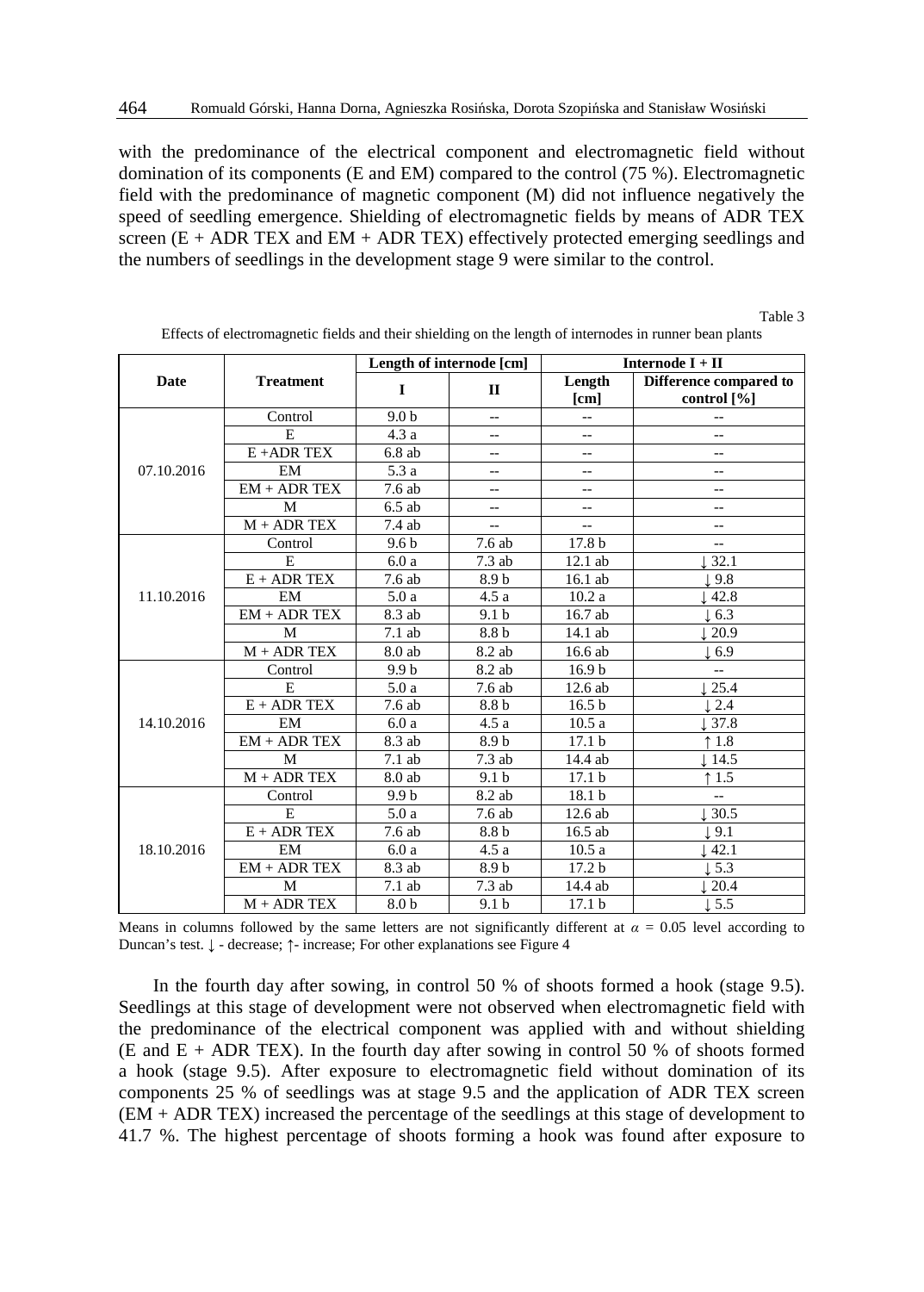electromagnetic field with the predominance of magnetic component (66.7 %). However, shielding with ADR TEX screen  $(M + ADR$  TEX) reduced the percentage of these seedlings to 25 %.

After exposure to electromagnetic field with the predominance of the electrical component (E) only 16.7 % of shoots formed a hook in the fifth day after sowing and in case of shielding with ADR TEX screen  $(E + ADR$  TEX) none of the seedlings was at this stage of development. At the same time in the control 41.7 % of seedlings had the straightened out hook (stage 10). In EM and EM + ADR TEX treatments the percentages of seedlings in stage 10 of development were respectively 33.3 and 41.7 %. The highest percentage of seedlings with the straightened out hook was observed after exposure to electromagnetic field with the predominance of magnetic component (66.7 %). Shielding with ADR TEX screen  $(M + ADR$  TEX) reduced the percentage of these seedlings to 25 %.

After 8-9 days from sowing the differences among the treatments in the rate of seedling development were negligible (Fig. 4).



Fig. 5. The growth of runner bean plants exposed to the electromagnetic field without domination of its components, without shielding (EM) and after shielding with ADR TEX screen (EM + ADR TEX) and in control

Exposure of plants to electromagnetic fields affected their height. Plants exposed to electromagnetic radiation without domination of its components (EM) had the lowest height and the shortest internodes. The average total length of first and second internodes, on particular days of the measurements, was significantly lower compared to control (by 37.83-42.78 %). The considerable decrease in a plant height was observed also after exposure to electromagnetic field with the predominance of the electrical component (E). The average total length of first and second internodes was lower than in the control by 25.37-32.12 %. Electromagnetic field with the predominance of magnetic component (M)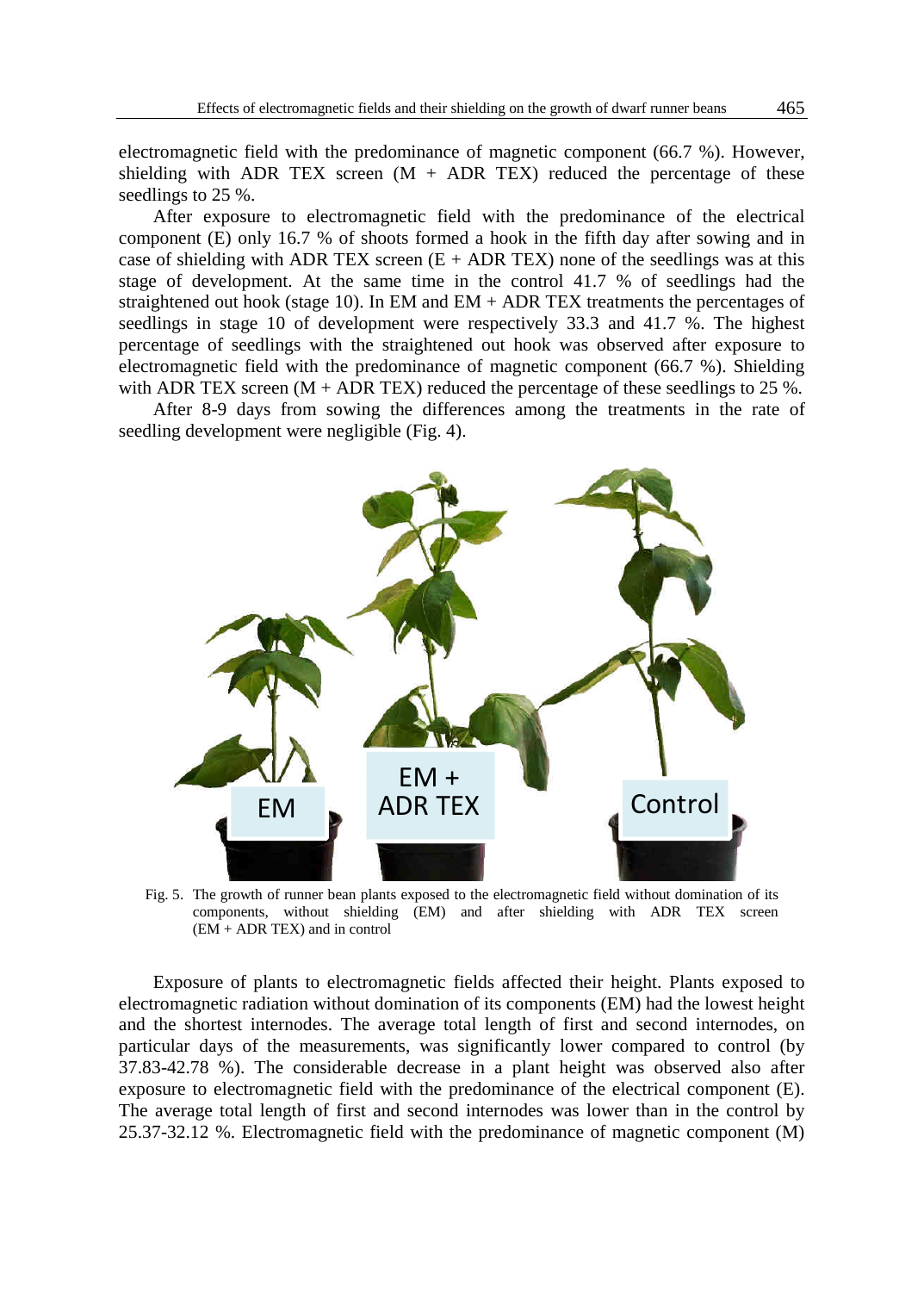had also a negative influence on plant growth. The average total length of first and second internodes was lower by 14.54-20.90 % compared to the control, but the differences were not statistically significant (Table 3).

Shielding of electromagnetic field with ADR TEX screen  $(E + ADR$  TEX, EM  $+ ADR$ TEX,  $M$  + ADR TEX) efficiently protected against its negative impact on the plant growth. The lengths of internodes in these treatments did not differ significantly from those in the control (Table 3, Fig. 5).

Exposure of plants to electromagnetic fields without their shielding as well as with shielding by means of ADR TEX screen did not affect the size of leaves. In general the average length and width of single leaves and leaflets in compound leaves did not differ significantly from the values of these parameters in the control (Table 4).

**Date Treatment Single leaf [cm] Leaflet of compound leaf [cm] SPAD index Width Length Width Length Width Length**  07.10.2016 Control | 7.4 b  $9.5 b$  | 0 | 0 | 0 E | 7.3 b | 9.5 b | 0 | 0 | 0  $E + ADR$  TEX 5.6 a 7.0 a 0 0 0 0 EM | 8.3 b 9.3 b 0 0 0 0  $EM + ADR$  TEX 4.5 a 9.8 b 0 0 0 0 M | 8.0 b | 9.9 b | 0 | 0 | 0  $M + ADR$  TEX 7.5 b 9.4 b 0 0 0 0 11.10.2016 Control | 9.2 a 11.4 ab 2.8 a 5.0 a 0 E 9.6 a 12.3 ab 3.6 a 6.5 a 0 E + ADR TEX 9.3 a 10.7 a 3.9 a 6.6 a 0 EM 10.3 a 11.1 ab 3.3 a 6.3 a 0 EM + ADR TEX | 10.6 a | 12.7 b | 3.9 a | 7.4 a | 0 M | 10.4 a | 12.3 ab | 3.4 a | 6.0 a | 0  $M + ADR$  TEX  $\begin{vmatrix} 4.5 a & 12.3 ab & 4.1 a & 6.3 a \end{vmatrix}$  0 14.10.2016 Control 9.5 a 11.7 ab 4.2 a 7.4 a 47.2000 bc E 9.9 a 12.6 b 4.5 a 7.9 a 48.5750 c E + ADR TEX | 9.4 a | 11.0 a | 4.9 a | 8.0 a | 41.7250 a EM 10.6 a 11.6 ab 4.0 a 7.2 a 44.4000 a-c EM + ADR TEX 10.7 a 12.9 b 4.6 a 8.6 a 43.9625 ab M 10.5 a 12.6 b 4.2 a 7.6 a 47.2625 bc M + ADR TEX 10.8 a 12.8 b 4.8 a 8.0 a 45.6125 a-c 18.10.2016 Control 9.6 a 12.0 ab 4.6 a 7.9 a 44.5750 ab E 10.1 a 12.8 b 4.9 a 8.4 a 46.5375 b E + ADR TEX 9.5 a 11.0 a 5.6 a 9.3 a 41.8625 ab EM 10.7 a 11.6 ab 4.3 a 7.9 a 41.4250 a EM + ADR TEX 10.8 a 12.9 b 5.0 a 9.1 a 42.5000 ab M 10.5 a 12.7 b 5.0 a 8.6 a 45.4500 ab M + ADR TEX | 10.9 a | 13.0 b | 5.7 a | 8.6 a | 46.0750 ab

Effects of electromagnetic fields and their shielding on the size of leaves and SPAD index in runner beans

Table 4

Means in columns followed by the same letters are not significantly different at  $\alpha = 0.05$  level according to Duncan's test. For other explanations see Figure 4

Electromagnetic fields and their shielding did not influence the index of leaf greenness (SPAD) compared to the control. Only in the case of the treatment when plants were subjected to electromagnetic field with the predominance of the electrical component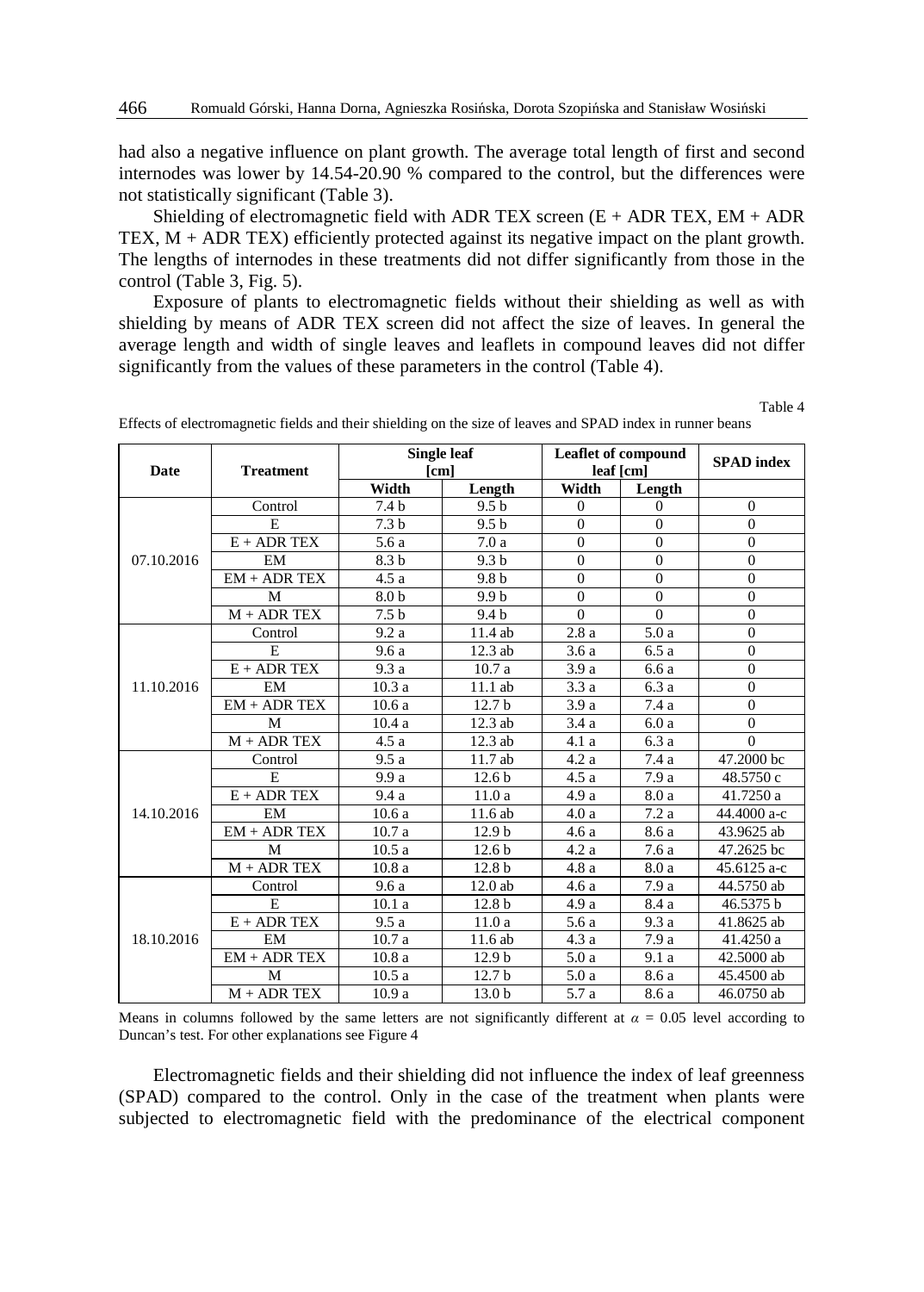combined with its shielding  $(E + ADR$  TEX) a significant reduction in the value of SPAD index was noted during the first measurement (Table 4).

#### **Discussion**

It has been found in the present investigation that electromagnetic fields with the predominance of the electrical component and without domination of its components (E and EM) delayed initial emergence of runner bean seedlings. On the contrary, electromagnetic field with the predominance of magnetic component (M) showed a small positive impact on the initial seedling emergence rate. However, after 8-9 days from sowing the differences among the treatments and control in the rate of seedling development were negligible. The electric strength in sectors E and EM of the device emitting electromagnetic fields was 2290 and 2330  $V \cdot m^{-1}$  respectively, whereas values of magnetic field induction were only 0.073 and 4.880  $\mu$ T. In the case of sector M the value of electric intensity was over sixteen times lower than in sectors E and EM and magnetic field induction was 4.710 µT. Das and Bhattacharya [22] found that the application of electric field of 1.5 kV·m–1 to gram (*Cicer arietinum* L.) seeds for 20 min decreased the root length in 4 day old seedlings by 14 %. With the increase of electric field strength the root growth was reduced further. Rajendra et al. [23] reported that the exposure of germinating broad bean seedlings to fields at 5, 50 and 100  $\mu$ T did not affect their physical parameters and major biochemical constituents (sugar, protein and fat), but had an influence on the activity of enzymes involved in seed germination.  $\alpha$ -amylase activity decreased at 5, 50 and 100  $\mu$ T on day 2 and 4 of growth. ß-amylase and protease showed a significant reduction in activity on day 2 and 4 of growth at 100  $\mu$ T, whereas the activity of lipase significantly decreased only on day 2 of growth at 100  $\mu$ T. However, at day 8 of growth, all enzymes were returned to control values. Rochalska and Orzeszko-Rywka [24] did not observe an effect of alternating magnetic field with low frequency 16 and 50 Hz (flux density 5 mT) on seed germination and the seedling length of spring wheat at 20 °C. However, under stressed conditions, at the low temperature of 5 °C a positive influence of the treatment was observed. According to the authors magnetic fields can be responsible for fast mobilization of reserve materials during seed germination under unfavourable conditions. Fischer et al. [25] found that 12 day old sunflower seedlings under continuous exposure to 16 2/3 Hz magnetic fields with the induction of 20  $\mu$ T showed small, but significant increases in total fresh weight, shoot and root fresh weights, whereas dry weight and germination rate remained unaffected. Treated wheat seedlings exhibited marginally higher root fresh and dry weights, total fresh weight and higher germination rate. Radhakrishnan and Kumari [26] subjected soybean seeds to pulsed magnetic field with low intensity (1500 nT) and frequency (10 Hz) for 20 days, 5 h per day. The treatment increased the height, and the fresh and dry weight of 8 day old seedlings and the enhancement of protein content with the changes of protein profile were observed. In addition, the activity of some enzymes i.a. ß-amylase, acid phosphatase, polyphenol oxidase and catalase were enhanced while α-amylase, alkaline phosphatase, protease and nitrate reductase activities declined. The authors also observed the increase in Fe, Cu, Mn, Zn, K and Na contents with a reduced level of Ca. Treating faba bean seeds with 30 mT magnetic field for 15 s increased amylolytic enzymes activity in seeds and seedlings and had a beneficial effect on seedling growth and development [27]. Yadav et al. [28] observed a higher activity of α-amylase, ß-amylase, catalase and peroxidase in rice seeds subjected to 25 mT magnetic field for 15 to 90 min compared to untreated seeds.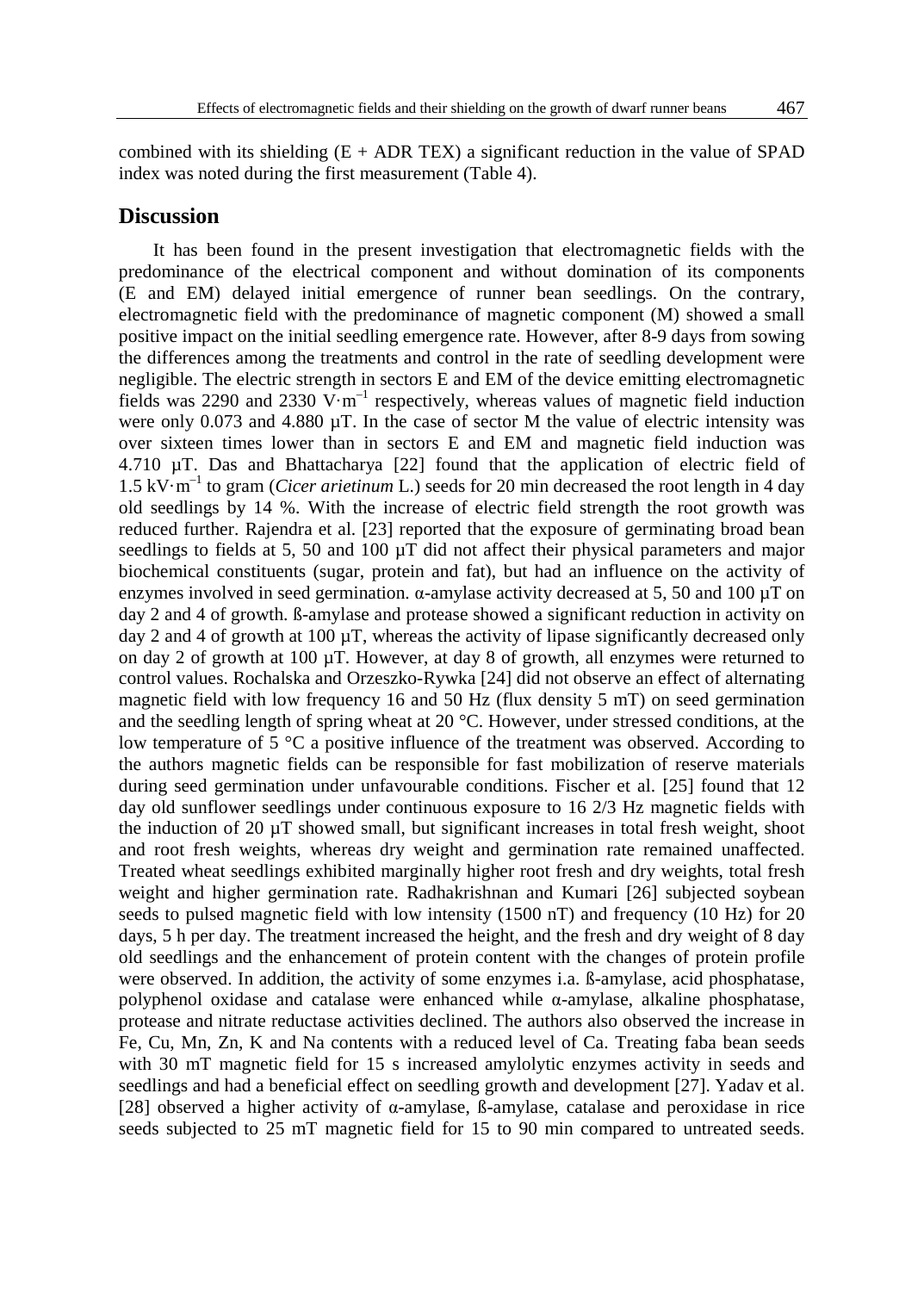Cakmak et al. [29] reported that exposure of common bean and wheat seeds to static magnetic fields with the induction of 7 mT improved their germination rate. However, the significant increase in shoot and root dry weights of 7 day old seedlings were found only in the case of wheat. De Souza et al. [30] observed accelerated and more uniform germination after treating tomato seeds with 60 Hz full-wave rectified sinusoidal non-uniform magnetic fields. The best results were found when field induction 160 and 200 mT for 1 min was used. Seedlings, grown from seeds exposed to these magnetic fields, were characterized by significantly longer shoots and roots. The treated seeds showed a higher germination percentage after 4 to 7 days from sowing than untreated seeds, however after 14 days that phenomenon was not observed. Carbonell et al. [31] observed a stimulating effect of 125 and 250 mT stationary magnetic fields on the first stages of growth of pea plants. The major increases occurred when seeds were treated continuously. Mroczek-Zdyrska et al. [32] reported that 130 mT magnetic field stimulation promoted mitotic activity in meristematic cells in common bean roots. The authors did not observe an influence of the treatment on the fresh weight, length of roots and shoots, and the length and width of leaves in 14 day old seedlings. Stimulation with magnetic field did not affect either the chlorophyll and carotenoid contents in leaves. However, a marked increase in guaiacol peroxidase activity in leaves was noticed. Serdyukov and Novitskii [33] investigated the impact of weak magnetic field with the magnetic flux density of  $185-650 \mu T$  on activities of antioxidant enzymes in 5 day old radish seedlings. Magnetic fields in the range of 185-325 µT inhibited superoxide dismutase and catalase activity, whereas at higher values of magnetic induction enhanced activity of these enzymes.

In the present study, the continuous exposure of plants to differentiated electromagnetic fields adversely affected their growth. Plants exposed to electromagnetic radiation without domination of its components had the lowest height and the shortest internodes. The weakest effect was observed in case of the electromagnetic field with the predominance of magnetic component. Electromagnetic fields did not influence the size of leaves and the index of leaf greenness (SPAD). Soja et al. [34] examined the effects of an electromagnetic field from a high voltage (380 kV) transmission line on the yield of winter wheat and corn cultivated underneath and near the transmission line. The average electric and magnetic field strengths at four distances from transmission line were between 0.2 and 4.0 kV·m and between 0.4 and 4.5  $\mu$ T, respectively. The researchers found that the wheat grain yields were higher by 7 % in the plots with the lowest field exposure. The responses of the plants were more pronounced in years with drought periods during grain filling than in humid years. No significant differences were found for corn yields. Radhakrishnan and Kumari [26] found that soybean plants grown from seeds exposed to 1500 nT pulsed magnetic field produced the higher numbers of leaves, pods and seeds than control plants. The length of pods and weight of seeds were either considerably higher than in the control. The exposure of wheat seeds to the low-frequency electromagnetic field (16 Hz, 6 mT) for 9 min resulted in an increase in the height and weight of plants derived [35]. Root and stem lengths and dry weights of thyme seedlings were enhanced after 50 mT electromagnetic field treatment for 15 min [36]. Jedlicka et al. [37] reported that 50 Hz electromagnetic fields with the induction of 20, 40 and 60 mT and the exposure time of 20 minutes a day had a stimulatory effect on plant growth and size of tomato fruits. According to Dannehl [9] and Schmiedchen et al. [38] the stimulatory or inhibitory effects of electric and magnetic fields are species specific and depend on the intensity, exposure time, application form and the physiological state of the plant development.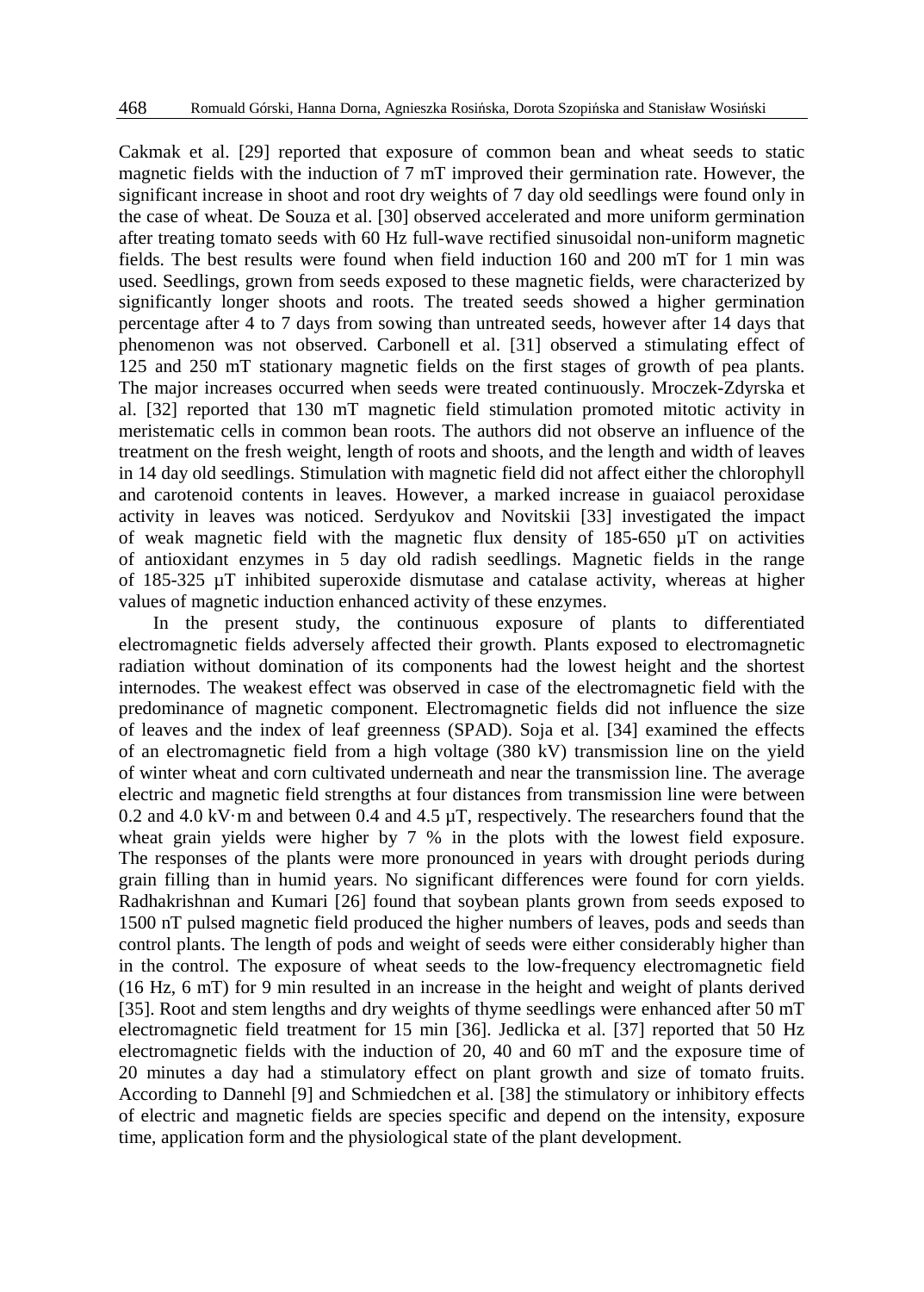It has been found that the shielding of electromagnetic radiation without domination of its components by means of ADR TEX screen protected against its negative impact on the emergence rate of young runner bean seedlings, but the shielding of electromagnetic field with the predominance of the electrical component did not protect against its negative influence on the seedling emergence rate. Application of ADR TEX screen efficiently protected plants against the negative impact of electromagnetic fields on their growth. The lengths of internodes in these treatments did not differ significantly from those in the control. Shielding decreased the electric field strength in sectors E and EM of the device emitting electromagnetic fields by over ten times. Hence, the harmful effects of the electric component on the plant growth were lowered considerably. At the same time a small increase in the magnetic field induction was observed in all sectors of the device. Dorna et al. [39] reported that exposure of carrot seeds to 40 mT magnetic field combined with shielding of an alternating electric field with ADR-4 (Advanced Dielectric Radiation Trap) improved their germination capacity compared to untreated seeds.

#### **Conclusion**

- 1. Electromagnetic fields with the predominance of the electrical component and without domination of its components (E and EM) delayed initial emergence of runner bean seedlings.
- 2. Shielding of electromagnetic radiation without domination of its components by means of ADR TEX screen protected against its negative impact on the emergence rate of young runner bean seedlings. Shielding of electromagnetic field with the predominance of the electrical component did not protect against its negative influence on the seedling emergence rate.
- 3. Exposure of plants to differentiated electromagnetic fields adversely affected their growth. Plants exposed to electromagnetic radiation without domination of its components had the lowest height and the shortest internodes. The weakest effect was observed in the case of electromagnetic field with the predominance of the magnetic component.
- 4. Shielding of electromagnetic fields with ADR TEX screen efficiently protected against their negative impact on the plant growth. The lengths of internodes in these treatments did not differ significantly from those in the control.
- 5. Electromagnetic fields and their shielding did not influence the size of leaves and the index of leaf greenness (SPAD).

### **References**

- [1] Lewczuk B, Redlarski G, Żak A, Ziółkowska N, Przybylska-Gornowicz B, Krawczuk M. Influence of electric, magnetic, and electromagnetic fields on the circadian system: current stage of knowledge. Bio Med Res Int. 2014;169459. DOI: 10.1155/2014/169459.
- [2] Gemici M, Demiray H, Gemici Y. Effects of electromagnetic fields produced by high voltage transmission on physiology of Juglans regia L. and Cerasus avium L. Moensch Ege Üniv Ziraat Fak Derg. 2013;50(2):129-35. Available from: https://dergipark.org.tr/download/article-file/59435.
- [3] Biketi S, Kirui MSK, Mwonga S, Ngumbu R., Rono J. Effect of 50 Hz magnetic field on the chlorophyll content of Spinacia oleracea. 11<sup>th</sup> JKUAT Scientific, Technol Industrialization Conf. 2016;52. Available from: http://journals.jkuat.ac.ke/index.php/jscp/article/view/1328/1094.
- [4] Racuciu M, Creanga DE. Biological effects of low frequency electromagnetic field in Cucurbita pepo. Proc Third Moscow Int Symp Magnetism. 26-30 June 2005, Moscow, Russia. 2005;278-82. Available from: http://magn.ru/proc/pdf/278.pdf.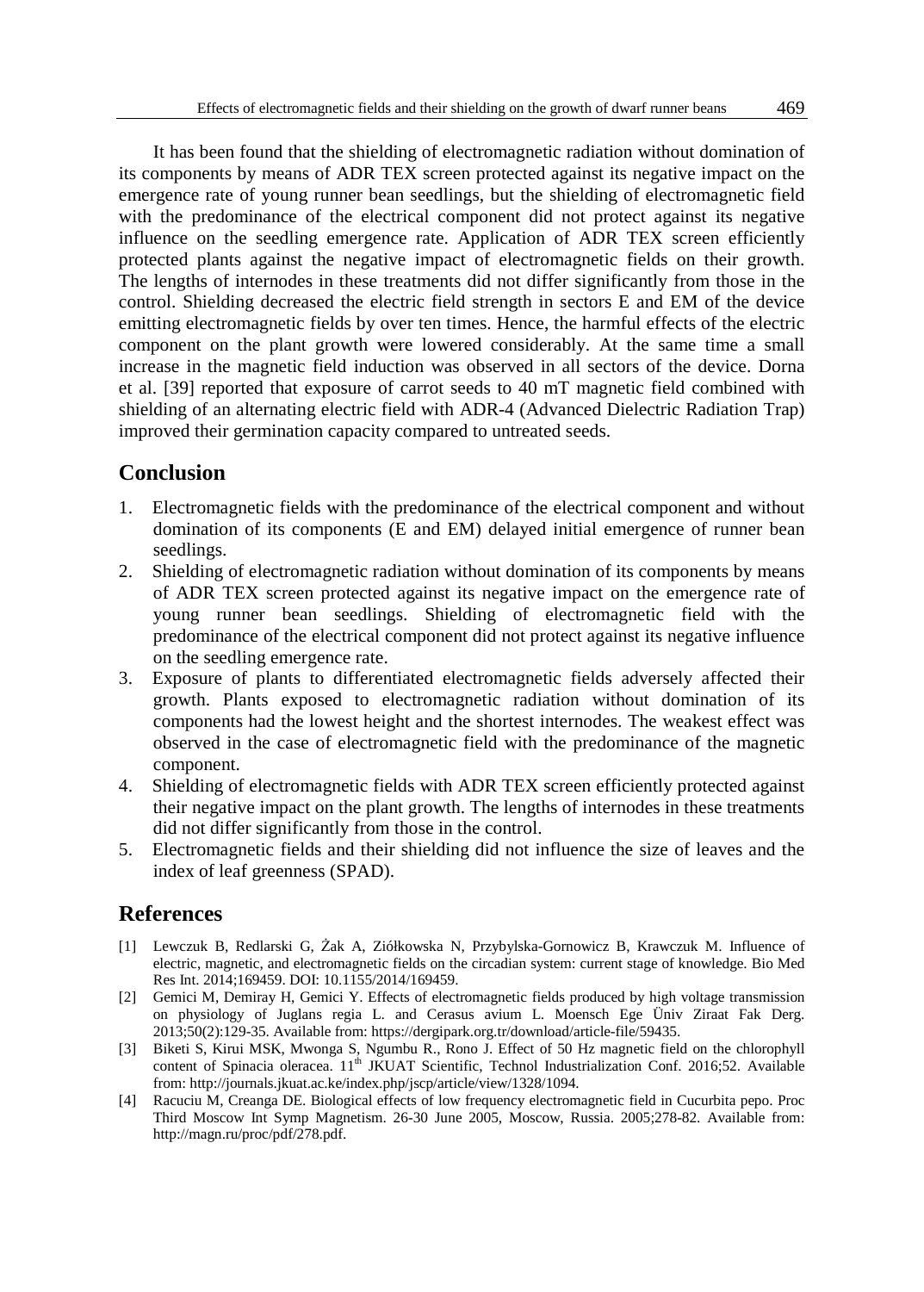- [5] Michalak I, Lewandowska S, Niemczyk K, Detyna J, Bujak H, Arik P, et al. Germination of soybean seeds exposed to the static/alternating magnetic field and algal extract. Eng Life Sci. 2019;19:986-99. DOI: 10.1002/elsc.201900039.
- [6] Nurbaity A, Nuraini A, Agustine E, Solihin MA, Setiawan A, Mbusango A. Enhanced seedling germination and growth of sorghum through pre-sowing seed magnetic field treatment. Int Seminar Congress Indonesian Soil Sci Soc. 2019. IOP Conf Series: Earth Environ Sci. 2019:393;012101. DOI: 10.1088/1755-1315/393/1/012101.
- [7] Sudsiri ChJ, Jumpa N, Kongchana P, Ritchie RJ. Stimulation of oil palm (Elaeis guineensis) seed germination by exposure to electromagnetic fields. Sci Hortic. 2017:220:66-77. DOI: 10.1016/j.scienta.2017.03.036.
- [8] Shrabangi A, Sheidai M, Majd A, NabIuni M, Dorranian D. Cytogenetic abnormalities caused by extremely low electromagnetic fields in canola. Sci Asia. 2010;36:292-6. DOI: 10.2306/scienceasia1513-1874.2010.36.292.
- [9] Dannehl D. Effects of electricity on plant responses. Sci Hortic. 2018;234:382-92. DOI: 10.1016/j.scienta.2018.02.007.
- [10] Moon JD, Chung HS. Acceleration of germination of tomato seed by applying AC electric and magnetic fields. J Electrostat. 2000;48:103-14. DOI: 10.1016/S0304-3886(99)00054-6.
- [11] Molamofrad F, Lotfi M, Khazaei J, Tavakkol-Afshari R, Shaiegani-Akmal AA. The effect of electric field on seed germination and growth parameters of onion seeds (Allium cepa). Adv Crop Sci. 2013;3(4):291-8. Available from: of onion seeds (Allium cepa). Adv Crop Sci. 2013;3(4):291-8. Available from: https://www.researchgate.net/publication/236856128\_The\_effect\_of\_electric\_field\_on\_seed\_germination\_ and\_growth\_parameters\_of\_onion\_seeds\_Allium\_cepa.
- [12] Janositz A, Knorr D. Microscopic visualization of pulsed electric field induced changes on plant cellular level. Innov Food Sci Emerg Technol. 2010;11(4):592-7. DOI: 10.1016/j.ifset.2010.07.004.
- [13] Górski R, Kotwicka M, Skibińska I, Jendraszak M, Wosiński S. Effect of low-frequency electric field screening on motility of human sperm. Ann Agric Environ Med. 2020;27(3):427-34. DOI: 10.26444/aaem/116019.
- [14] Górski R, Nowak-Terpiłowska A, Śledziński P, Baranowski M, Wosiński S. Morphological and cytophysiological changes in selected lines of normal and cancer human cells under the influence of a radio-frequency electromagnetic field. Ann Agric Environ Med. 2019. DOI: 10.26444/aaem/118260.
- [15] Milham S. Historical evidence that electrification caused the 20th century epidemic of "diseases of civilization". Medical Hypotheses. 2010;74(2):337-45. DOI: 10.1016/j.mehy.2009.08.032.
- [16] IARC (International Agency for Research on Cancer). Non-Ionizing Radiation, Part 1: Static and extremely low-frequency (ELF) electric and magnetic fields. IARC Monographs on the Evaluation of Carcinogenic Risks to Humans: 2002, volume 80. Lyon: IARC Press; 1-445. ISBN: 9789283215806. Available from: https://publications.iarc.fr/Book-And-Report-Series/Iarc-Monographs-On-The-Identification-Of-Carcinogenic-Hazards-To-Humans/Non-ionizing-Radiation-Part-1-Static-And-Extremely-Low-frequency-ELF-Electric-And-Magnetic-Fields-2002.
- [17] C95.1-2019/Cor 1-2019 IEEE approved draft standard for safety levels with respect to human exposure to electric, magnetic and electromagnetic fields, 0 Hz to 300 GHz - Corrigendum 1. IEEE Standards Association; 2019. Available from: https://standards.ieee.org/standard/C95\_1-2019.html.
- [18] Wosiński S. Solution for impregnation of materials shielding low-frequency electric field and the shielding material. PAT.221223 Available from: https://patentscope.wipo.int/search/en/detail.jsf?docId=WO2010093270&tab=PCTBIBLIO.
- [19] Wosiński S. A composition for impregnating materials to shield against the effects of alternating electromagnetic fields, its application in coating/impregnating fibrous and/or porous matrices and materials containing the same. Patent application 20170349765; 2017. Available from: https://patents.justia.com/patent/20170349765.
- [20] Lancashire PD, Bleiholder H, Langeluddecke P, Stauss R, van den Boom T, Weber E, et al. A uniform decimal code for growth stages of crops and weeds. Ann Appl Biol. 1991;119(3):561-601. DOI: 10.1111/j.1744-7348.1991.tb04895.x.
- [21] Rodriguez IR, Miller GR. Using a chlorophyll meter to determine the chlorophyll concentration, nitrogen concentration, and visual quality of St. Augustine grass. HortSci. 2000;35:751-4. DOI: 10.21273/HORTSCI.35.4.751.
- [22] Das R, Bhattacharya R. Impact of electromagnetic field on seed germination. Proc XXVIIIth URSI General Assembly, New Delhi, India, October 2005, ISBN: 8177649280, Paper KP.14(0983). Available from: www.ursi.org/proceedings/procGA05/pdf/KP.14(0983).pdf.